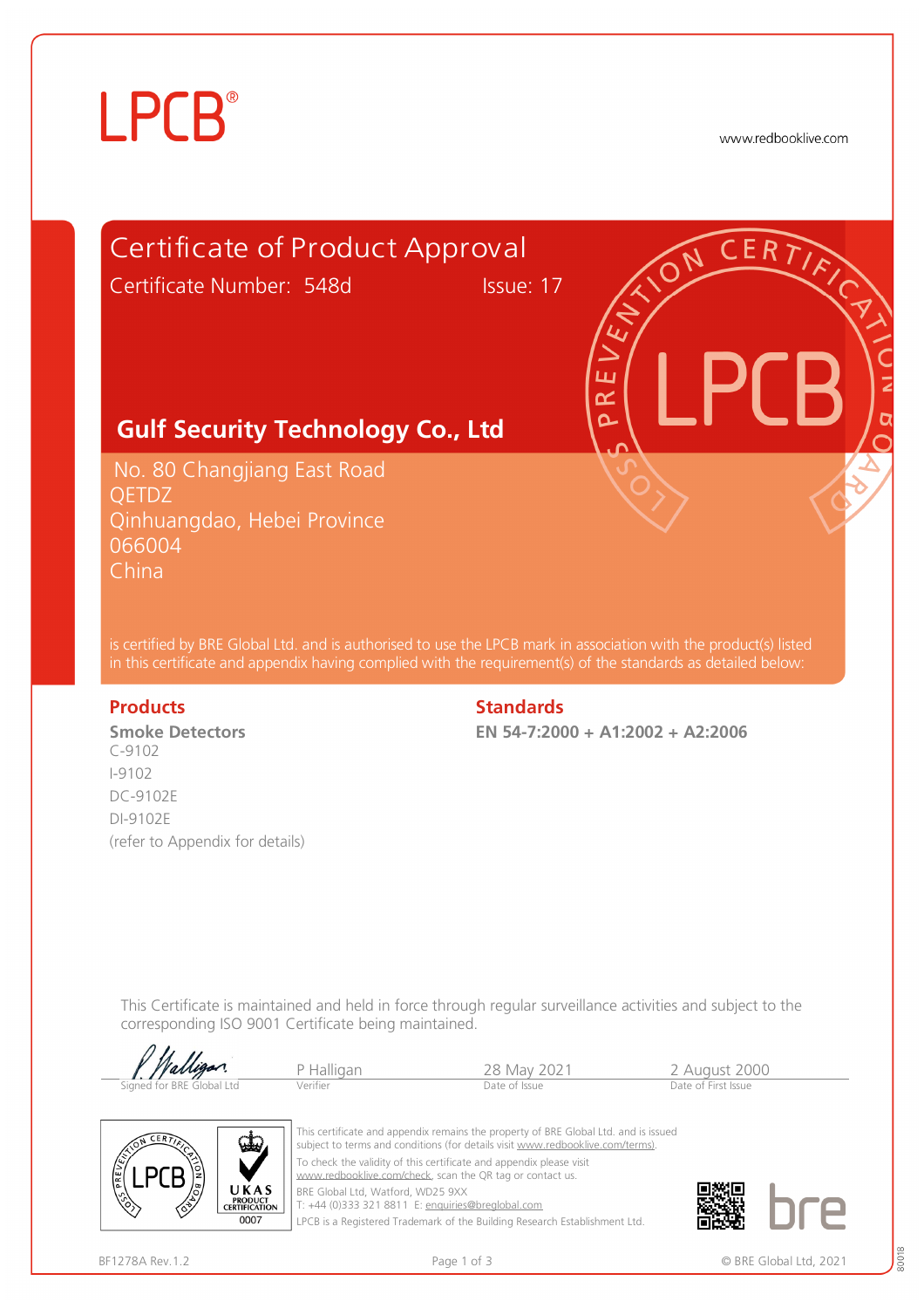# **LPCB**®

## Appendix to Certificate No: 548d Issue: 17

#### **Gulf Security Technology Co., Ltd**

| Certified<br>Product | Description                                                                                | <b>IPCB</b><br>Ref.No. |
|----------------------|--------------------------------------------------------------------------------------------|------------------------|
| $C-9102$             | Conventional Photoelectric Smoke Detector (DZ-03 Base)                                     | 548d/01                |
|                      | Note:                                                                                      |                        |
|                      | 1. Meets the requirements of EN 54-7:2000 for 1 sensitivity setting only                   |                        |
| $1 - 9102$           | Intelligent Photoelectric Smoke Detector (DZ-03 Base)                                      | 548d/02                |
|                      | Note:                                                                                      |                        |
|                      | 1. Meets the requirements of EN 54-7:2000 for 1 sensitivity setting only                   |                        |
| DC-9102E             | Conventional Photoelectric Smoke Detector (DB-01 & DB-01D Bases and DP-9907<br>Unit)       | 548d/03                |
|                      | Note:                                                                                      |                        |
|                      | 1. Meets the requirements of EN 54-7:2000 at sensitivity level 1 (default) setting<br>only |                        |
| DI-9102E             | Intelligent Photoelectric Smoke Detector (DB-01 Base)                                      | 548d/04                |
|                      | Note:                                                                                      |                        |
|                      | 1. Meets the requirements of EN 54-7:2000 at sensitivity level 1 (default) setting<br>only |                        |

#### **Bases:**

| DZ-03   | Standard Detector Base  |
|---------|-------------------------|
| DB-01   | Standard Base           |
| DB-01D  | Diode Unit              |
| DP-9907 | Active End of Line Unit |

This Certificate is maintained and held in force through regular surveillance activities and subject to the corresponding ISO 9001 Certificate being maintained.





subject to terms and conditions (for details visit [www.redbooklive.com/terms\)](http://www.redbooklive.com/terms)). To check the validity of this certificate and appendix please visit

[www.redbooklive.com/check](http://www.redbooklive.com/check), scan the QR tag or contact us.

BRE Global Ltd, Watford, WD25 9XX

T: +44 (0)333 321 8811 E: [enquiries@breglobal.com](mailto:enquiries@breglobal.com)

LPCB is a Registered Trademark of the Building Research Establishment Ltd.

80018